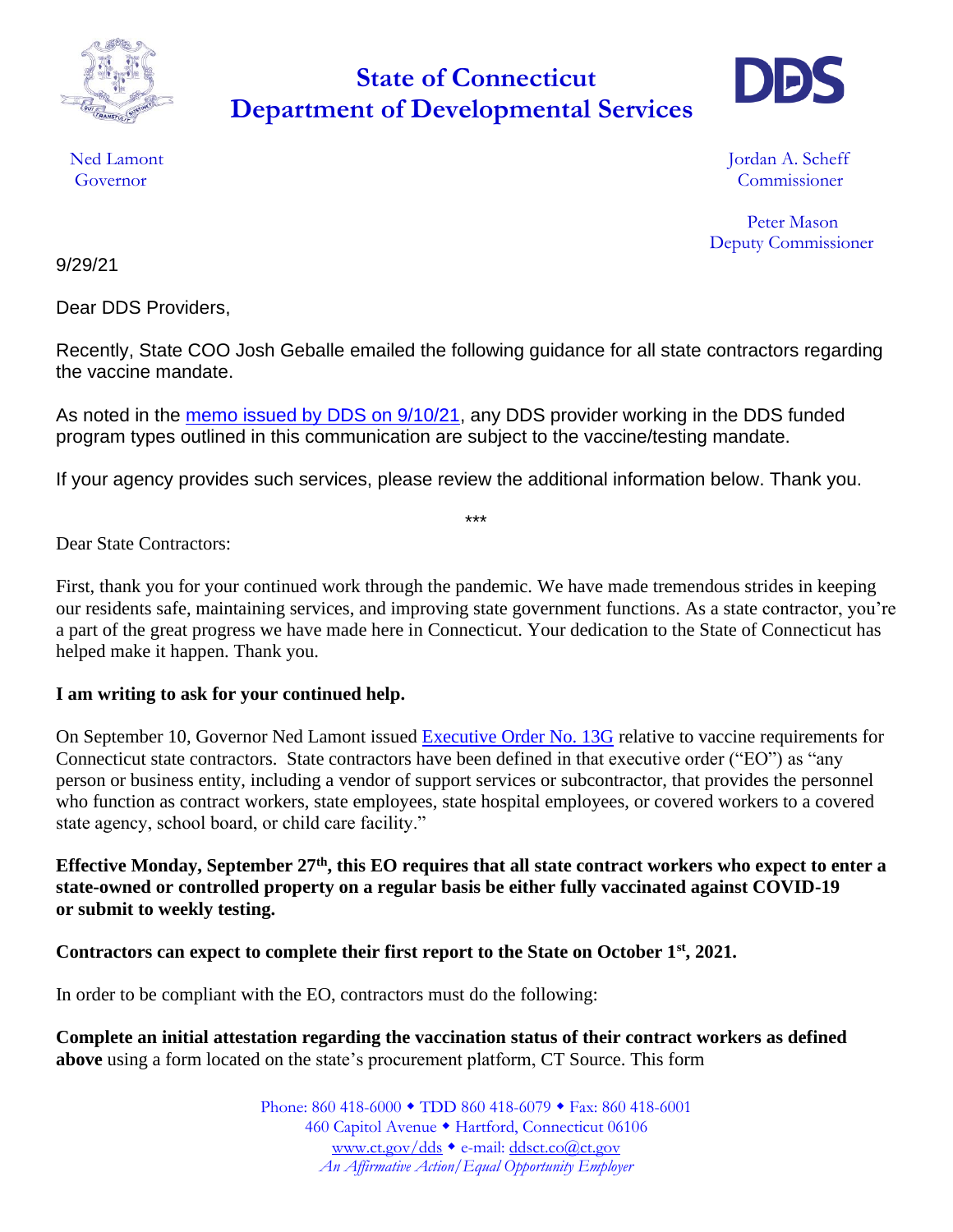requires contractors to (1) provide aggregate employee vaccination and testing data, and (2) attest to the fact that the data being reported is true, and that they plan to continue complying with the Executive Order.

**Provide an updated attestation to the State on a monthly basis.** This information will need to be submitted on a monthly basis, even if there have been no changes to the employee base.

**Maintain the following records in your employer files,** either on paper or electronically:

- **A roster of workers and their compliance status:** A master roster of all contract workers subject to the mandate, including individual status as:
	- o Fully vaccinated;
	- o Having received their first dose of a two-dose vaccine and the scheduled date of their second dose appointment (note that these individuals must submit weekly test results until they are fully vaccinated);
	- o Having been granted a medical or religious exemption; and,
	- o Having chosen to submit to weekly testing in lieu of being fully vaccinated for COVID-19 (not applicable to state hospital employees).
- **Vaccination records:** The vaccination records for each fully/partially vaccinated worker, and a signed declaration of authenticity of any vaccination record submitted as proof of vaccination
- **Vaccination Exemption forms:** Completed, signed, and approved medical or religious exemption forms for each exempt employee
- **Test results:** Proof of the results of a weekly COVID-19 test for each individual who is not fully vaccinated and who has not had a documented COVID-19 infection in the prior 90 days
- **COVID-19 infection documentation:** Completed and provider-certified request for a temporary waiver from testing with a documented COVID-19 infection in the prior 90 days
- **A copy of attestation forms from each subcontractor:** A copy of attestation forms submitted by subcontractors in the form and manner directed by the state on the state's procurement platform, CT Source.

While the information maintained by contractors is not required to be submitted to the State, the State may request access to said documentation in certain circumstances in the future.

To provide our contractors with an easy, seamless way to report the vaccination and testing status and of their contract workers, the State has developed an online form that can be submitted through its procurement system, [CTsource.](https://portal.ct.gov/DAS/CTSource/CTSource)

Contractors who are not already registered for CTsource can create a Supplier profile on the CTsource login [page.](https://portal.ct.gov/DAS/CTSource/CTSource) A guide for how to create such a registration can be found [here.](https://portal.ct.gov/-/media/DAS/CTSource/Documents/CTsource-Supplier-Registration-Portal-User-Guide-Final.pdf)

Due to the influx of documentation we expect to receive, it will likely take several days for the state to fully assess compliance and resulting actions. As such, all contract workers should report to work as usual and continue to report normally until and unless notified otherwise.

*Please note that state contractors should not use the WellSpark app or webpage intended for state employees to submit any of the above requested information.*

For instructions, FAQs, and more detailed information on the requirements of this EO, please visit our [website.](https://portal.ct.gov/DAS/Statewide-HR/Vaccine-App/SEVI/Contractors)

Being vaccinated against COVID-19 is the most effective means of preventing infection and subsequent transmission to our residents. Rates of severe illness leading to hospitalization and death are 5 to 10 times